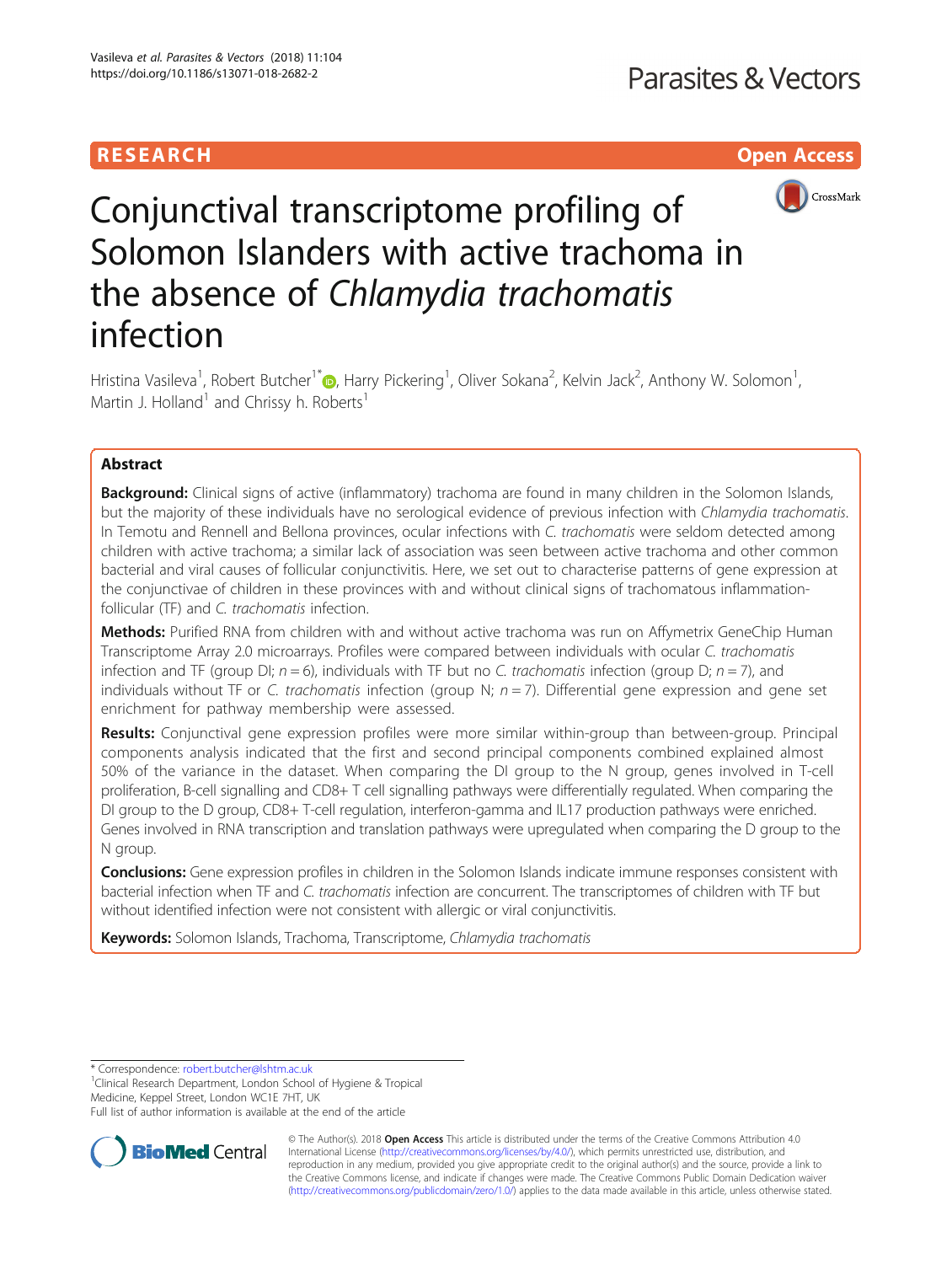# Background

Trachoma, caused by Chlamydia trachomatis (Ct), is the most common infectious cause of blindness worldwide, responsible for an estimated 1.9 million cases of blindness or visual impairment [[1\]](#page-6-0). Ocular infection with Ct predominantly occurs in young children and triggers follicular and papillary inflammation. Repeated rounds of infection, inflammation and disease resolution lead to deposition of scar tissue on the conjunctiva (trachomatous scarring, TS) which accumulates with time; ultimately distorting the eyelid and, in severe cases, bringing the eyelashes into contact with the globe of the eye (trachomatous trichiasis, TT). Abrasion by these lashes can cause opacity (corneal opacity, CO) and blindness. Trachoma is treated with a package of interventions aimed at controlling infection and reducing the risk of blindness from TT, collectively termed the SAFE strategy. These include eyelid Surgery for those with TT, community-wide Antibiotic distribution, promotion of Facial cleanliness and Environmental improvement [[2\]](#page-6-0).

In a 2013 survey of children aged 1–9 years in Temotu and Rennell and Bellona provinces of the Solomon Islands, we found that more than a quarter (26.1%) of those examined had the active (inflammatory) trachoma sign trachomatous inflammation–follicular (TF). This level of endemicity was high enough to warrant treatment of the whole population by mass drug (azithromycin) administration, but the prevalence of the more severe active trachoma sign trachomatous inflammation–intense (TI; 0.2%) and ocular  $Ct$  infection (1.3%) was unusually low given the TF prevalence [[3\]](#page-6-0). In two consecutive surveys of this population we consistently found that over 90% of TF cases occurred in individuals who had no PCR detectable ocular Ct infection. We also assessed the blood levels of anti-Pgp3 antibodies, a putative serological marker of lifetime  $Ct$  exposure [\[4](#page-6-0)]. We found that TF was not associated with Pgp3 seropositivity. These data suggested that the majority of TF cases that we identified were in individuals who were very unlikely to have ever been exposed to any form of  $Ct$  infection [\[5](#page-6-0)]. When we tested for the presence of several other infectious micro-organisms that are known to be able to cause symptoms of follicular inflammation (Haemophilus influenzae, Streptococcus pneumoniae, Moraxella catarrhalis, Staphylococcus spp. and Adenoviridae), we found no association between TF and any of these bacteria and viruses. A broad screen for changes in bacterial communities of the conjunctiva in TF cases was similarly null  $[6]$  $[6]$ . It could therefore be reasonably concluded that TF in this population is unlikely to be linked to any bacterial infection.

The grading of TF was conducted by graders trained to the same international standards as graders in other countries, giving us no reason to suspect the TF phenotype in the Solomon Islands is different to that in trachoma-endemic populations elsewhere in the world [[3\]](#page-6-0). However, we observed very little TS in the Solomon Islands [\[5](#page-6-0)]. Therefore, an important question that emerges from our work is whether there are differences in the underlying immune response that could explain why, in the Solomon Islands, highly prevalent TF does not seem to be concurrent with the same burden of blinding sequelae of trachoma as in other countries.

Previous work has described the typical host immune response to ocular infection with  $C_t$ , a response that can persist for weeks to months after the infection is re-solved [\[7](#page-6-0)]. While the frequency and duration of *Ct* infection decrease with age, inflammation can be found in a significant fraction of older people, and is associated with progression of scarring  $[7, 8]$  $[7, 8]$  $[7, 8]$  $[7, 8]$  $[7, 8]$ . The clearance of Ct infection is generally accepted to be mediated by interferon gamma (IFNγ)  $[9-11]$  $[9-11]$  $[9-11]$  $[9-11]$  $[9-11]$  with epithelial and lymphoid cells generating a strong pro-inflammatory Type 1 response that includes production of growth factors, such as platelet-derived growth factor (PDGF), connectivetissue growth factor (CTGF) and tumour necrosis factor alpha (TNF $\alpha$ ) [[12](#page-6-0)–[15](#page-6-0)]. Prolonged activation of these responses leads to the formation of the lymphoid follicles that characterise TF. Studies have also shown upregulation of major histocompatibility complex (MHC) class I expression, the induction of MHC class II in cells in which it is normally absent, as well as the expression of genes typical of neutrophils and natural killer (NK) cell cytotoxicity [[13,](#page-6-0) [16\]](#page-6-0). Other types of conjunctivitis (i.e. those not caused by  $Ct$  infection) have different underlying immune pathologies and are characterised by quite distinct transcriptomic signatures. Allergic conjunctivitis, for instance, is characterised by eosinophilic inflammation, mast cell degranulation, upregulation of adhesion molecules and production of chemokines [\[17](#page-6-0)–[19](#page-6-0)]. Conversely, in vitro transcriptional profiling studies of adenoviral infection of human epithelial cells indicate dominance of antiviral and type-one interferon-associated pathways [[20\]](#page-6-0).

We hypothesised that gene expression profiles of TF in the Solomon Islands could help us to determine whether TF in children from the Solomon Islands is caused by bacteria, viruses or allergens.

## Methods

# Specimen collection

Specimens were collected during a population-based prevalence survey for trachoma in Temotu and Rennell and Bellona provinces of the Solomon Islands which took place in 2013 [\[3](#page-6-0)]. Clinical grades were assigned in the field by Global Trachoma Mapping Project-certified graders according to the WHO simplified grading scheme [[21](#page-6-0), [22\]](#page-6-0). All clinical data and methods relating to the 2013 survey have been published elsewhere [\[3](#page-6-0)]. Briefly, we used polyester-coated cotton swabs to collect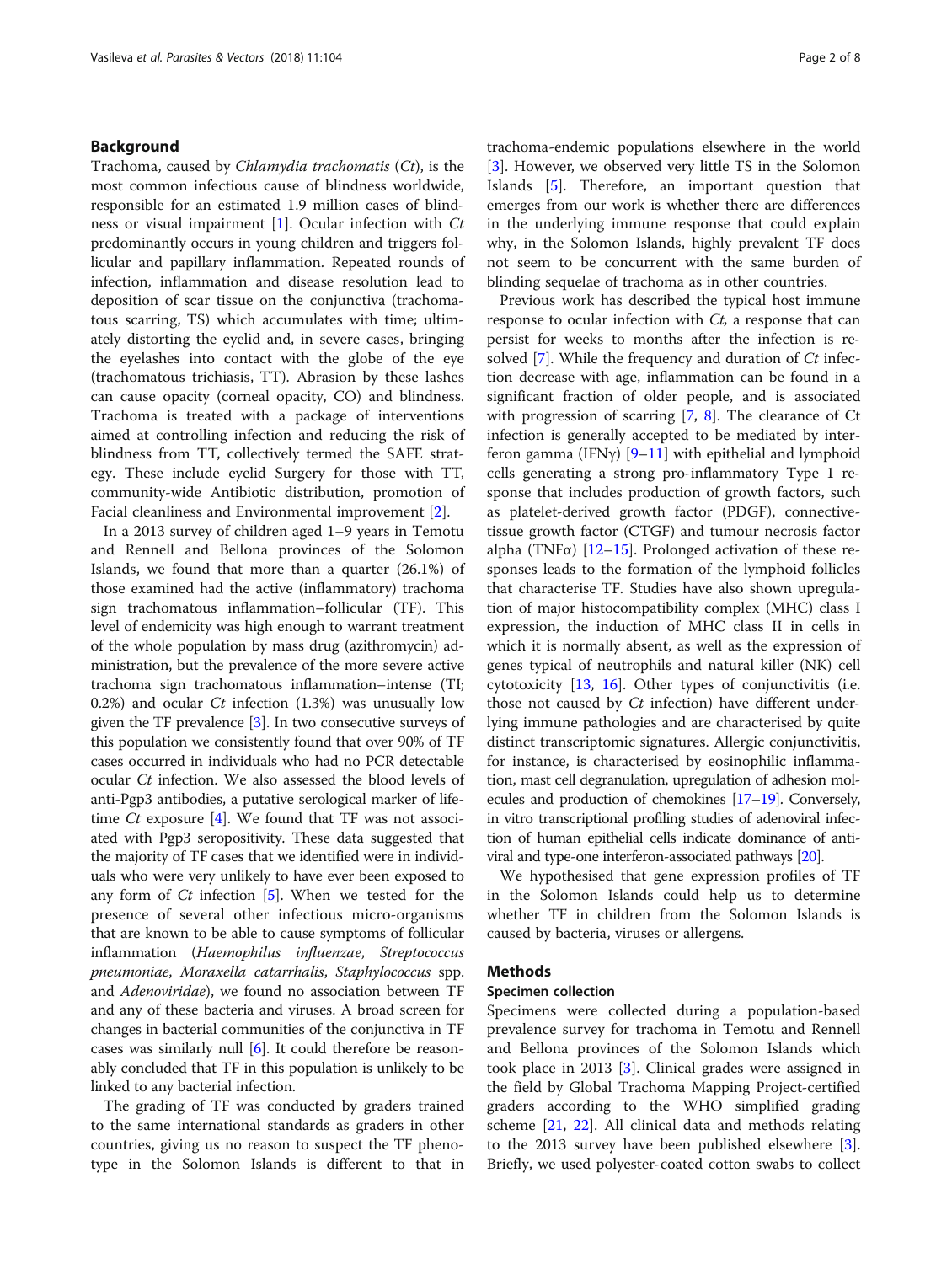conjunctival specimens from 1002 1–9-year-olds. Swabs were collected from the everted right conjunctiva and placed immediately into 300 μl RNAlater, then kept cool in the field and frozen within 48 h of collection. Specimens were shipped on dry ice to the UK for processing.

# Case-control selection

From the whole population sample, three subsets of specimens were selected for the microarray-based gene expression profiling experiment. Group N  $(n = 7)$  were children who had neither TF, nor Ct infection [[3\]](#page-6-0), nor any of other common ocular infections (as listed in the introduction) [\[6](#page-6-0)]. Group D ( $n = 7$ ) were children who did have TF, but had neither  $Ct$  nor any of the other infections.

Two years after the initial survey, all individuals in groups D and N were revisited by chance during a serological survey and were tested for evidence of prior Ct infections with an anti-Pgp3 ELISA test [[5\]](#page-6-0). All members of groups D and N were seronegative at that time, suggesting that no member of either group had previously been infected with *Ct*. The third group DI  $(n = 6)$  had both clinical signs of TF (but not TI) and current ocular Ct infection during the 2013 survey. The mean Ct load in the 6 DI conjunctival samples was 338 omcB copies/ μl (range:  $0.4-1121$  omcB copies/μl). The detected strain in all 6 DI samples were serovar C according to ompA sequence, and were most closely related to Ct A/HAR-13 within the T2 ocular clade when aligned at the whole-genome level  $[3]$  $[3]$ . We had very few Ct infection cases to choose from, so we were unable to stringently filter the DI group to ensure that no 'other infections' were present. Three of the DI group members had no other infections besides Ct, one had S. pneumoniae present, one had H. influenzae, and one had Adenovirus and H. influenzae present. All of these infections were low load  $\langle$  < 5 copies/ $\mu$ l). None of the six members of group DI participated in the 2015 follow-up survey. Participants were age- and gender-matched between groups (Kruskall-Wallis test,  $\chi^2$  = 0.31804,  $df$  = 2, P = 0.853 and  $\chi^2$  = 2.6412,  $df$  = 2, P = 0.267, respectively).

# RNA extraction and quantification

DNA and total RNA from each sample were simultaneously extracted using the Qiagen AllPrep Mini protocol (Qiagen, Hilden, Germany). DNA extracts were tested for Ct infection using a droplet digital PCR (ddPCR) assay [[23\]](#page-6-0) which we have previously used in both high  $[24, 25]$  $[24, 25]$  $[24, 25]$  $[24, 25]$  and low endemicity settings  $[3, 26]$  $[3, 26]$  $[3, 26]$  $[3, 26]$  $[3, 26]$ . The diagnostic performance of the in-house ddPCR assay, published elsewhere, has a demonstrated sensitivity of 97.1% and specificity of 90.0% in low endemicity areas [\[27](#page-6-0)]. Purified RNA was stored at -80 °C before testing. The quantity and quality of RNA was calculated using

Agilent RNA 6000 Pico Assay according to the manufacturer's protocol (Agilent, Santa Clara, USA).

#### Probe library preparation

RNA samples were normalised and used as a template for the generation of cDNA using NuGEN Ovation Pico WTA System V2 protocol (NuGEN, Leek, Netherlands). cDNA was amplified and purified using Agencourt RNAClean XP (Beckman Coulter, High Wycombe, UK) followed by QIAGEN QIAquick PCR Purification (Qiagen, Hilden, Germany).

cDNA fragmentation and labelling was performed according to FL-Ovation™ cDNA Biotin Module V2 protocol (NuGEN, Leek, Netherlands). Biotinylated cDNA was hybridised to GeneChip HTA 2.0 microarrays according to the NuGEN Hybridization, Cocktail Assembly and Fluidics Protocol for single arrays (NuGEN, Leek, Netherlands). The hybridized arrays were washed and stained with streptavidin-phycoerythrin (SAPE) in a Fluidex GeneChip 450 according to the GeneChip® Expression Analysis protocol (Thermo Fisher Scientific, Hemel Hempsted, UK). Goat anti-biotin-SAPE antibodies (IgG) were used for signal amplification.

# Microarray data processing

The GeneChip HTA 2.0 array contains approximately 1.7 million probe sets, represented by 70,523 human tran-script clusters [[28](#page-6-0)]. Analysis of array data was conducted using Bioconductor and R software packages [\[29](#page-6-0), [30](#page-6-0)]. Mean microarray average plots were visually inspected to ensure consistency and quality of hybridization intensity between arrays. Array data files were normalized using Robust Multichip Average (RMA) algorithms from the Bioconductor package "oligo" [\[31\]](#page-6-0). Transcript clusters were annotated using the 'hta20transcriptcluster.db' Bioconductor package. Normalized transcript clusters without annotation information, those with no detected signal and array endogenous controls were discarded from the overall data set. Where more than one transcript cluster mapped to a single accession number, the transcript cluster with the highest fluorescence intensity was retained and the others discarded. Of the resultant transcript clusters, those with an RMA-normalised intensity interquartile range of < 0.1 across all samples were also removed [\[30\]](#page-6-0).

# Identification of differentially expressed genes

Group mean hybridization intensities of each transcript were compared in a pairwise manner between the DI, D and N sample groups, applying empirical Bayes moderated t-test for mean difference [\[32\]](#page-6-0) using the Bioconductor package "limma" [\[33](#page-6-0)]. To account for multiple testing of large number of variables, a corrected P-value for each transcript was obtained by subjecting the P-values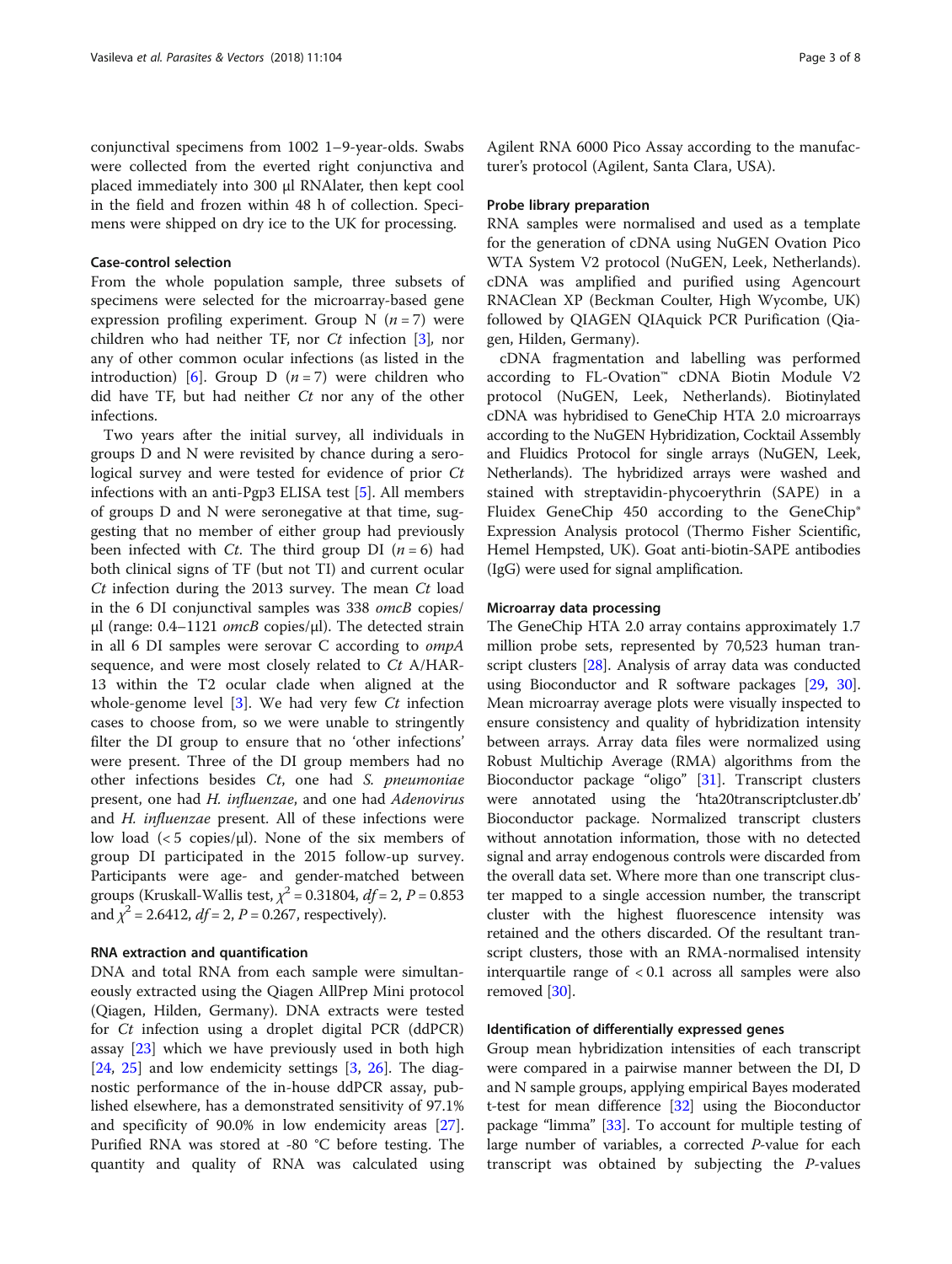<span id="page-3-0"></span>from each comparison to a permutation analysis [\[34](#page-7-0)]. Transcript clusters with a corrected P-value lower than the selected threshold of < 0.05 for each comparison were considered differentially expressed (DE) [\[35](#page-7-0)]. Directionality of DE gene regulation was determined by gene log2 fold change (log2FC) of expression fluctuating above (upregulated) and below (downregulated)  $log2FC = 1$ . DE genes from all three comparisons (DI vs D, DI vs N, D vs N) were combined for the purposes of visualizing the differences in global gene expression between groups. Principal components analysis (PCA) was used to visualise differences in transcriptomes between samples according to variance between gene expression levels of total DE genes [\[36](#page-7-0)]. PCA was used to identify whether the phenotypic groups could be separated according to variance in total DE genes expression profiles. Group separation was tested using ordinal logistic regression, using the "MASS" package in  $R$  [\[37](#page-7-0)].

# Biological function of differentially expressed genes

Lists of DE gene GenBank accession numbers were subjected to Gene Ontology (GO) terms analysis, using Database for Annotation, Visualization and Integrated Discovery (DAVID) v6.8 [[38\]](#page-7-0). GO terms were considered statistically significant based on Benjamini's adjusted Pvalue < 0.05. The top five statistically significant genetic pathways for the DE genes in each comparison were identified using Kyoto Encyclopaedia of Genes and Genomes (KEGG) bioinformatics database [[39\]](#page-7-0).

# Results and Discussion

Following comparison of transcript clusters hybridisation intensities between groups, a combined total of 7761 DE genes were identified. The number of genes per group is summarized in Table 1 and the comparison of DE gene expression across all samples is visualised as a heat map in Fig. 1a. Most samples appeared to be more similar within-group than between-groups, with some exceptions (samples DI3, DI4, N1 and N2). There were no significant differences between chlamydial load (Mann-Whitney U-test,  $U = 3$ ,  $n_1 = 2$ ,  $n_2 = 4$ ,  $P = 0.8$ ), nor between the age or gender of the participants from whom samples DI3 and DI4 came from, compared with the rest of the DI group specimens. The same was



total differentially expressed genes,  $(n = 7761)$  in each array sample. Red indicates high expression, blue indicates low expression. **b** Principal components analysis of differentially expressed genes in children with and without TF and Ct infection in the Solomon Islands ( $n = 20$ ). Point colour indicates the clinical phenotype whilst the size of the point is proportional to the load of Ct infection in specimens within the DI group

Table 1 Differentially expressed (DE) genes in each group comparison, separated according to the direction and magnitude of change

|                     | Comparison             | DI vs D $(n = 2368)$           | DI vs N $(n = 6371)$           | D vs N $(n = 1933)$            |
|---------------------|------------------------|--------------------------------|--------------------------------|--------------------------------|
| Upregulated genes   | n(%)                   | 1388 (58.6)                    | 2777 (43.6)                    | 700 (36.2)                     |
|                     | log2FC, mean (min-max) | $0.378(0.067 - 2.971)$         | $0.437(0.072 - 2.694)$         | $0.322(0.064 - 1.477)$         |
| Downregulated genes | n (%)                  | 980 (41.4)                     | 3594 (56.4)                    | 1233 (63.8)                    |
|                     | log2FC, mean (min-max) | $-0.346$ ( $-3.686 - -0.065$ ) | $-0.294$ ( $-3.901 - -0.054$ ) | $-0.230$ ( $-1.436 - -0.054$ ) |
|                     |                        |                                |                                |                                |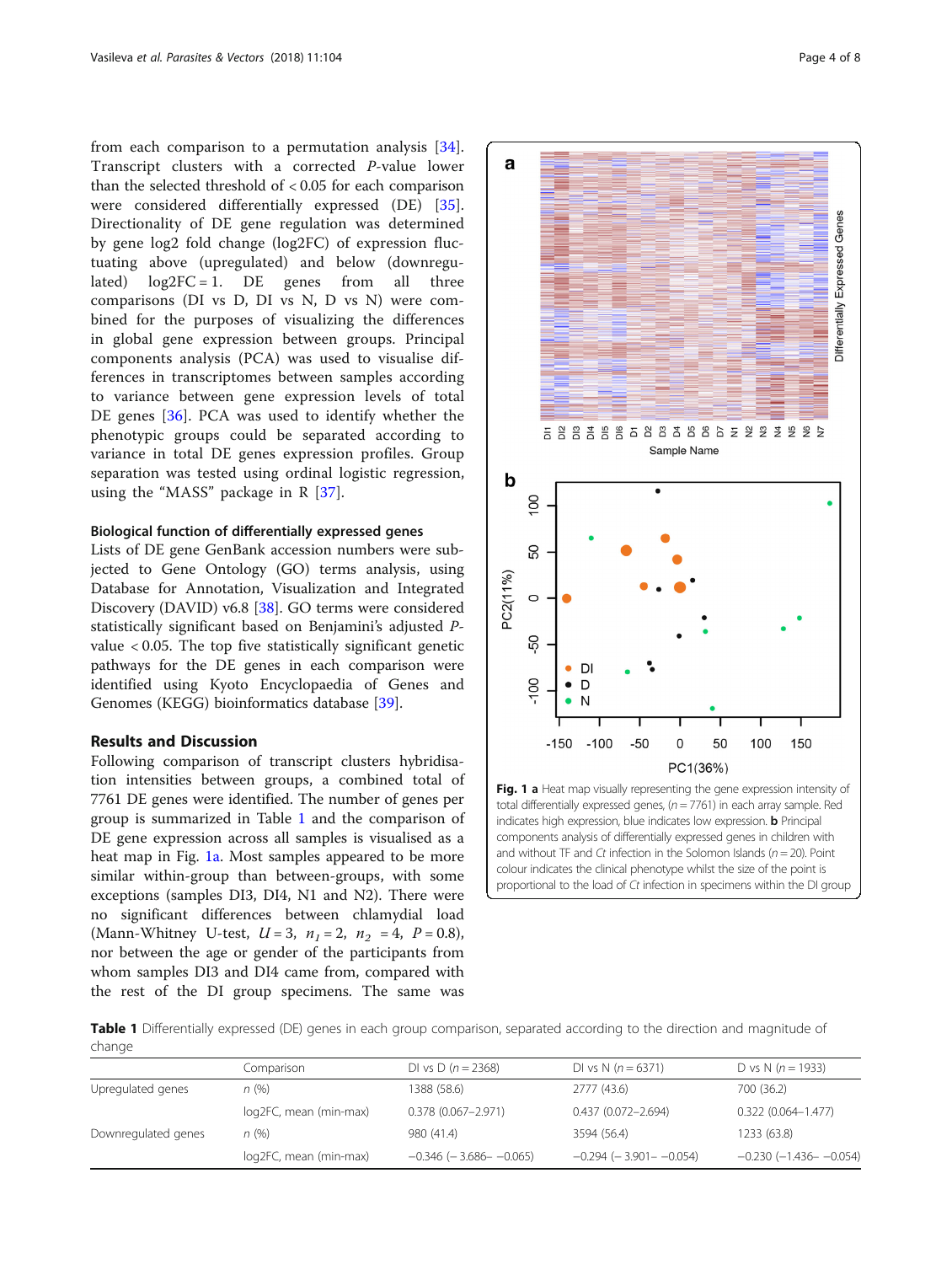observed for samples N1 and N2 compared with the other samples from the N group. As no significant differences in the demographics of the group members that might account for the observed differences in gene expression pattern can be identified, we suggest this is likely to be due to natural within-group heterogeneity. Figure [1b](#page-3-0) shows a bi-plot of the first two principal components (PCs) which cumulatively describe 47% (PC1: 36%, PC2: 11%) of the total between-group variance in gene expression. Each coloured point represents one of the specimens. There are visible separations between clusters of specimens which have similar phenotypes.

We observed substantial gene expression profile differences between the DI, D and N groups (Fig. [1](#page-3-0)). The KEGG pathway analysis is summarised in Table 2. Our data show that the most enriched pathways observed when comparing the DI group with the D and N groups are closely linked to key elements of the immune response, including IL17 and IFNγ production, genes controlling T-cell proliferation/response and B-cell signalling. The D group, which had no evidence of current or previous Ct infection, was not enriched for the same pathways when compared to the N group. Surprisingly, individuals with visible subconjunctival lymphoid follicles had no enrichment of pathways related to lymphocyte activation, nor upregulated genes associated with activation and recruitment of NK and dendritic cells (CCL18), fundamental for TF [[13](#page-6-0)]. In the Ct-infected (DI) group we saw some patterns of

Table 2 Biological pathways (GO terms and KEGG pathways) showing significant enrichment across three between-group comparisons

| Comparison<br>(No. of genes) | Principal GO terms                                |      |                        | Fold enrichment Adjusted P-value Principal KEGG pathways      | $P$ -value             |
|------------------------------|---------------------------------------------------|------|------------------------|---------------------------------------------------------------|------------------------|
| $DI$ vs $D$<br>$(n = 2368)$  | GO:0039692: ssRNA viral replication               | 6.93 | $2.23 \times 10^{-2}$  | hsa04658: Th1 and Th2<br>cell differentiation                 | $6.80 \times 10^{-7}$  |
|                              | GO:2,001,185: regulation of CD8+<br>T-cells       | 6.93 | $2.23 \times 10^{-2}$  | hsa04110: Cell cycle                                          | $4.33 \times 10^{-6}$  |
|                              | GO:0072643: IFNy secretion                        | 5.78 | $2.34 \times 10^{-3}$  | hsa05203: Viral carcinogenesis                                | $1.40 \times 10^{-4}$  |
|                              | GO:0007076: mitotic chromosome<br>condensation    | 5.39 | $2.70 \times 10^{-2}$  | hsa04114: Oocyte meiosis                                      | $2.19 \times 10^{-4}$  |
|                              | GO:0046633: T-cell proliferation                  | 5.33 | $2.65 \times 10^{-2}$  | hsa04612: Antigen processing<br>and presentation              | $3.16 \times 10^{-4}$  |
|                              | GO:0032620: interleukin-17<br>production          | 4.16 | $2.30 \times 10^{-2}$  | hsa05166: HTLV-I infection                                    | $1.33 \times 10^{-3}$  |
|                              | GO:1,901,976: regulation of cell cycle            | 3.50 | $3.65 \times 10^{-2}$  | hsa05340: Primary immunodeficiency                            | $3.12 \times 10^{-03}$ |
| DI vs N<br>$(n = 6371)$      | GO:0036037: CD8+ T-cell activation                | 2.88 | $3.59 \times 10^{-3}$  | hsa04750: Inflammatory mediator<br>regulation of TRP channels | $1.22 \times 10^{-3}$  |
|                              | GO:0006270: DNA replication<br>initiation         | 2.41 | $4.18 \times 10^{-3}$  | hsa03030: DNA replication                                     | $2.06 \times 10^{-3}$  |
|                              | GO:0045047: Protein targeting to ER               | 2.07 | $1.11 \times 10^{-5}$  | hsa03040: Spliceosome                                         | $2.06 \times 10^{-3}$  |
|                              | GO:0019080: Viral gene expression                 | 1.98 | $4.53 \times 10^{-9}$  | hsa04612: Antigen processing and<br>presentation              | $2.38 \times 10^{-3}$  |
|                              | GO:0050853: B-cell receptor signalling<br>pathway | 1.83 | $3.19 \times 10^{-2}$  | hsa04925: Aldosteron synthesis and<br>secretion               | $3.02 \times 10^{-3}$  |
|                              | GO:0048477: oogenesis                             | 1.74 | $2.60 \times 10^{-2}$  | hsa04658: Th1 and Th2 cell differentiation                    | $5.50 \times 10^{-3}$  |
|                              | GO:0042098: T-cell proliferation                  | 1.65 | $6.17 \times 10^{-4}$  | hsa04110: Cell cycle                                          | $5.70 \times 10^{-3}$  |
| D vs N<br>$(n = 1933)$       | GO:0045047: Protein targeting to ER               | 6.59 | $2.41 \times 10^{-20}$ | hsa03010: Ribosome                                            | $1.18 \times 10^{-11}$ |
|                              | GO:0019083: Viral gene expression                 | 4.37 | $1.89 \times 10^{-18}$ | hsa04612: Antigen processing and<br>presentation              | $1.34 \times 10^{-3}$  |
|                              | GO:0042255: ribosome assembly                     | 3.92 | $9.50 \times 10^{-4}$  | hsa03030: DNA replication                                     | $2.42 \times 10^{-2}$  |
|                              | GO:0042254: ribosome biogenesis                   | 2.50 | $8.99 \times 10^{-8}$  | hsa03040: Spliceosome                                         | $5.53 \times 10^{-2}$  |
|                              | GO:0043043: peptide biosynthetic<br>process       | 1.92 | $1.37 \times 10^{-6}$  | hsa05332: Graft-versus-host disease                           | $5.53 \times 10^{-2}$  |
|                              | GO:0006396: RNA processing                        | 1.81 | $2.26 \times 10^{-7}$  | hsa05416: Viral myocarditis                                   | $8.33 \times 10^{-2}$  |
|                              | GO:0033365: Protein localization<br>to organelle  | 1.63 | $1.62 \times 10^{-4}$  |                                                               |                        |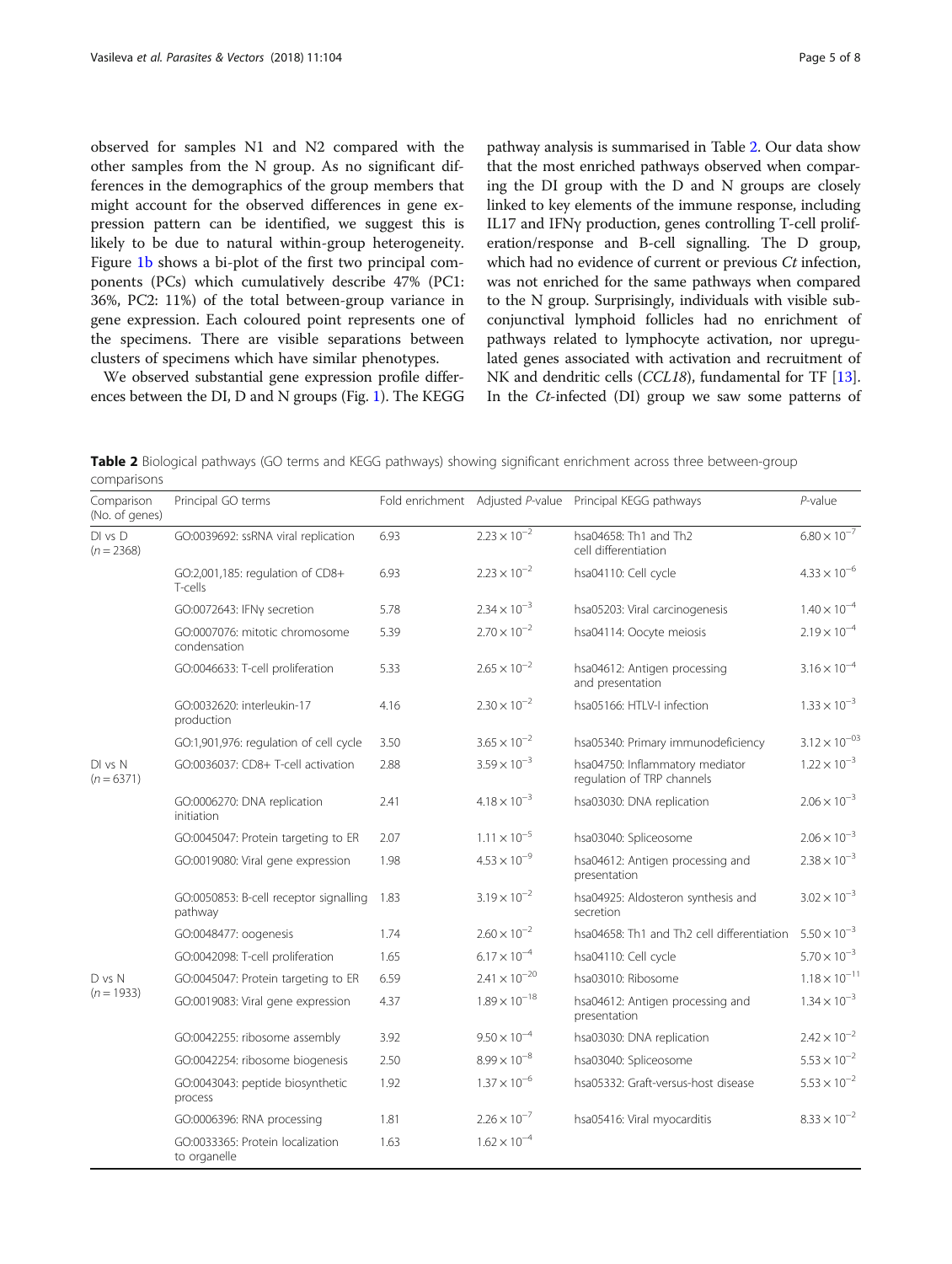pathway enrichment that closely resembled data from other trachoma-endemic populations [\[8](#page-6-0), [13](#page-6-0)]. However, whilst IL17 and IFNγ pathways were upregulated in the Solomon Islands, key pro-fibrotic markers and genes encoding extracellular matrix molecules (MMP7, MMP9, MMP12) were not found to be differentially regulated, nor were their associated pathways enriched [[13](#page-6-0)]. These pathways are typical of scarring disease, but are also upregulated during and after Ct infection in young people with inflammatory trachoma [\[40](#page-7-0)].

Previous studies have shown that thymic stromal lymphoprotein (TSLP), IL-4, IL-5 and IL-13 are upregulated during episodes of allergic or seasonal conjunctivitis [[41\]](#page-7-0), but these were not significantly differentially regulated in the D group when compared to the N group nor the DI group when compared to the D group. We did not identify any key pathways associated with eosinophilic inflammation, IgE release or degranulation of mast cells and we therefore do not suspect allergic responses to be playing a significant role in the TF phenotype in these children. The predominant pathways that showed highly significant enrichment in the D group, when compared with the N group, were viral gene expression pathways as well as protein biosynthesis pathways centring around ribosome function. However, anti-viral immunity and type one interferon-dependent pathways were not enriched according to this analysis. Viral pathways were also enriched in the DI group when compared to the N and D groups, although these were less significant. There is deep redundancy and overlap of gene content in the GO and KEGG pathways, which means that their names can often be misleading with regards to their roles in a specific clinical context. On that basis, we do not have strong evidence that an as-yet uncharacterised viral infection may be responsible for the observed discrepancy between phenotype and  $Ct$  infection. This study was limited by small sample size and in some cases the additional diagnosis of other ocular infections that can cause TF-like clinical signs. However, the natural heterogeneity of the data is typical of complex human disease studies and the transcriptional profiles of those with disease and  $Ct$  infection were sufficiently similar to those seen in other populations.

The World Health Organization guidelines for implementing mass drug administration (MDA) are based largely on TF prevalence. We have previously argued that whilst the Solomon Islands has sufficiently prevalent clinical signs (TF) of trachoma to qualify for implementation of MDA, the prevalence of infection and trichiasis [\[3](#page-6-0), [5\]](#page-6-0), as well as severe scarring and serological signs of prior infection [[6](#page-6-0)] are all too low to suggest that clinical diagnosis with TF has the necessary specificity to be used as an indicator of need for intervention in this population. By showing that the transcriptional profile of  $TF$  ( $Ct$  uninfected) cases in the Solomon Islands share some, but not all, the components of typical trachoma responses seen elsewhere, the current findings add to those of our previous studies to suggest that the majority of TF disease we observe there is not related to Ct. We believe that there is potential that similar disease could occur elsewhere and would recommend that a diagnostic test for ocular infection should be considered for routine use in combination with clinical signs of the disease, in order to better inform the decision to treat a population with MDA.

# Conclusions

Our recent studies identified that the majority of TF disease in the Solomon Islands could be attributed to neither Ct [[3](#page-6-0)], nor any of several common ocular microbes, nor polymicrobial community [\[6\]](#page-6-0). We hypothesised that TF in the absence of current  $Ct$  infection in the Solomon Island population would have a transcriptional profile that could indicate either an allergic or viral trigger. The host responses we measured did not provide any indication for the involvement of an allergic response, nor was there convincing evidence for a response to a viral infection. The results suggest that further studies in to the aetiology of disease in this context are warranted.

#### Abbreviations

CO: Corneal opacity; Ct: Chlamydia trachomatis; D: Study participant group with TF but no Ct infection; ddPCR: Droplet digital polymerase chain reaction; DE: Differentially expressed; DI: Study participant group with concurrent TF and Ct infection; GO: Gene Ontology; KEGG: Kyoto Encyclopaedia of Genes and Genomes; Log2FC: Log (base 2) fold change; MDA: Mass drug administration; N: Study participant group with neither TF nor Ct infection; PC: Principal Component; PCA: Principal Components Analysis; RMA: Robust multichip average; SAFE: Surgery, Antibiotics, promotion of Facial hygiene and Environmental improvement; TF: Trachomatous inflammation-follicular; TI: Trachomatous inflammationintense; TS: Trachomatous scarring; TT: Trachomatous trichiasis; WHO: World Health Organization

#### Acknowledgements

We would like to thank Dr David Chambers (UK Bioinformatics, London, UK) for his support with the RNA library preparation and microarray processing. We are grateful to Eric Kalae, Leslie Sui and Charles Russell for their roles in the collection of the Solomon Island samples used in this study. We would also like to thank the residents of Temotu, Rennell and Bellona who took part in this survey. The findings and conclusions in this report are those of the authors and do not necessarily represent the official positions of the institutions with which they are affiliated.

# Funding

The fieldwork was co-funded by United Kingdom's Department for International Development Global Trachoma Mapping Project grant (ARIES: 203145) to Sightsavers and by the Fred Hollows Foundation Australia (FHF 1041). The laboratory work, RB's salary and AWS's salary was supported by the Fred Hollows Foundation (FHF 1954–0) and the Wellcome Trust (098521). HP was supported by Bloomsbury Colleges Research student scholarship. MJH was supported by the Wellcome Trust (0973330/Z/11/Z). ChR was supported by the Wellcome Trust Institutional Strategic Support Fund (105609/ Z/14/Z).

#### Availability of data and materials

The raw data obtained for the 20 arrays were deposited in the NCBI archive ([www.ncbi.nlm.nih.gov/geo/](http://www.ncbi.nlm.nih.gov/geo)) Gene Expression Omnibus under the accession number GSE106961.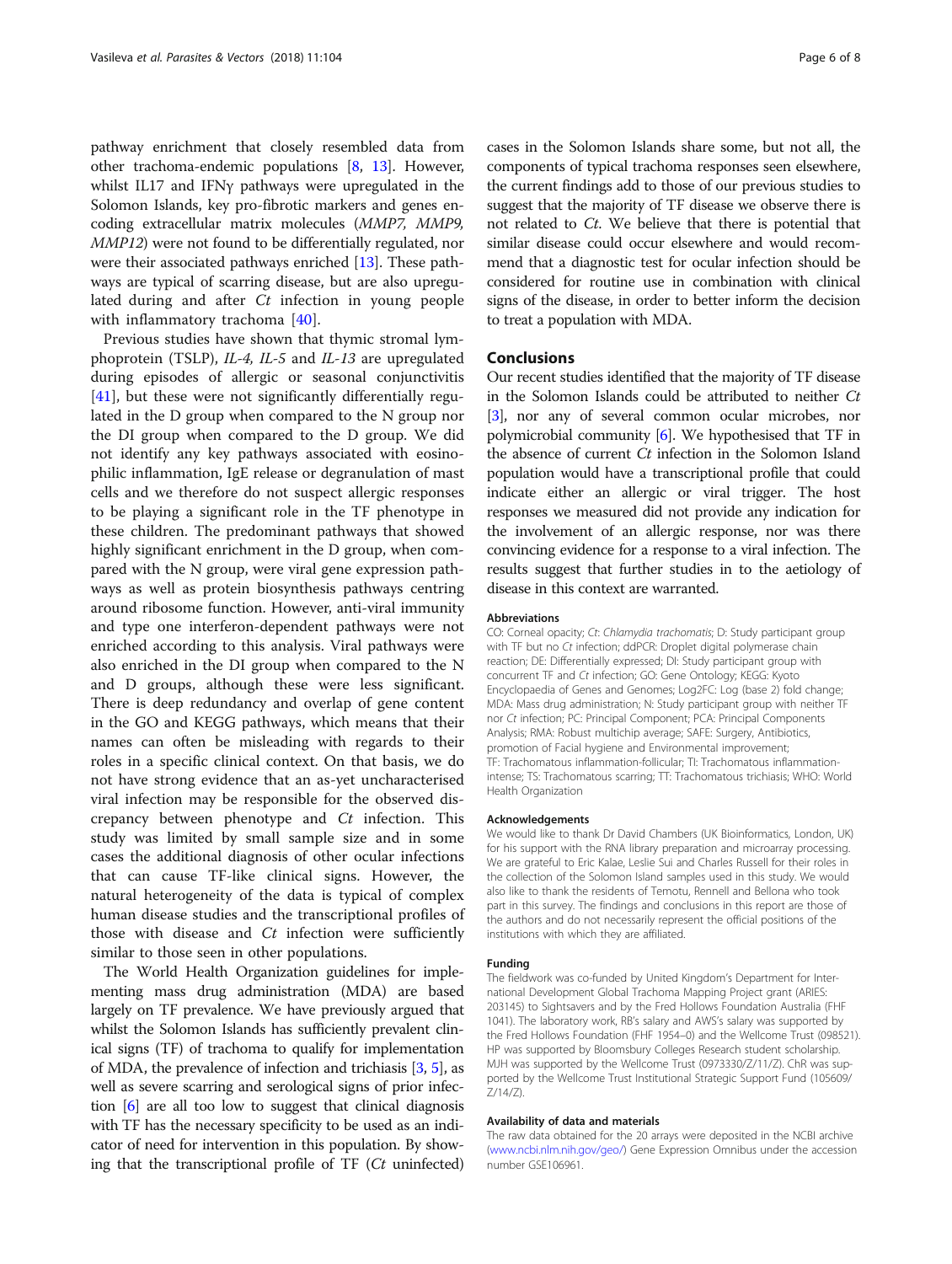## <span id="page-6-0"></span>Authors' contributions

Conceived the study: HV, RB, OS, AWS, MJH and ChR. Obtained funding: RB, AWS and ChR. Conducted fieldwork: RB, OS, KJ and AWS. Analysed the data: HV, RB, HP, MJH and ChR. Prepared the manuscript: HV, RB, HP, MJH and ChR. All authors read and approved the final manuscript.

#### Ethics approval and consent to participate

The study adhered to the tenets of the Declaration of Helsinki. The study was approved by the London School of Hygiene & Tropical Medicine Ethics Committee (6319, 10145 and 13460; approved 21/12/2012, 13/06/2015 and 10/05/2017, respectively) and the Solomon Islands National Health Research Ethics Committee (HRC13/18; approved 23/08/2013). Written consent to take part was granted on behalf of each child by a parent or guardian.

#### Consent for publication

Not applicable.

#### Competing interests

The authors declare that they have no competing interests.

## Publisher's Note

Springer Nature remains neutral with regard to jurisdictional claims in published maps and institutional affiliations.

#### Author details

<sup>1</sup>Clinical Research Department, London School of Hygiene & Tropical Medicine, Keppel Street, London WC1E 7HT, UK. <sup>2</sup>Eye Department, Solomon Islands Ministry of Health and Medical Services, PO Box 349, Honiara, Solomon Islands.

#### Received: 17 November 2017 Accepted: 29 January 2018 Published online: 21 February 2018

#### References

- 1. Bourne RA, Stevens GA, White RA, Smith JL, Flaxman SR, Price H, et al. Causes of vision loss worldwide, 1990–2010: a systematic analysis. Lancet Glob Heal. 2013;1(6):e339–49.
- 2. World Health Organization. Report of the 2nd global scientific meeting on trachoma. Geneva: WHO; 2003.
- 3. Butcher RMR, Sokana O, Jack K, Macleod CK, Marks ME, Kalae E, et al. Low prevalence of conjunctival infection with Chlamydia trachomatis in a treatment-naïve trachoma-endemic region of the Solomon Islands. PLoS Negl Trop Dis. 2016;10(9):e0004863.
- 4. Goodhew EB, Priest JW, Moss DM, Zhong G, Munoz B, Mkocha H, et al. CT694 and pgp3 as serological tools for monitoring trachoma programs. PLoS Negl Trop Dis. 2012;6(11):e1873.
- 5. Butcher R, Sokana O, Jack K, Sui L, Martin DL, Burton MJ, et al. Age-specific prevalence of anti-Pgp3 antibodies and conjunctival scarring in the Solomon Islands. bioRXiv; 2017. p. 141135.
- 6. Butcher RMR, Sokana O, Jack K, Kalae E, Sui L, Russell C, et al. Active trachoma cases in the Solomon Islands have varied polymicrobial community structures but do not associate with individual non-chlamydial pathogens of the eye. Front Med. 2018;4:251.
- 7. Bailey R, Duong T, Carpenter R, Whittle H, Mabey D. The duration of human ocular Chlamydia trachomatis infection is age dependent. Epidemiol Infect. 1999;123(3):479–86.
- Hu VH, Holland MJ, Burton MJ. Trachoma: protective and pathogenic ocular immune responses to Chlamydia trachomatis. PLoS Negl Trop Dis. 2013;7(2): e2020.
- 9. Rapoza P, Tahija S, Carlin J, Miller S, Padilla M, Byrne G. Effect of interferon on a primary conjunctival epithelial cell model of trachoma. Invest Ophthalmol Vis Sci. 1991;32(11):2919–23.
- 10. Cohen CR, Koochesfahani KM, Meier AS, Shen C, Karunakaran K, Ondondo B, et al. Immunoepidemiologic profile of Chlamydia trachomatis infection: importance of heat-shock protein 60 and interferon-gamma. J Infect Dis. 2005;192(4):591–9.
- 11. Faal N, Bailey RL, Sarr I, Joof H, Mabey DCW, Holland MJ. Temporal cytokine gene expression patterns in subjects with trachoma identify distinct conjunctival responses associated with infection. Clin Exp Immunol. 2005; 142(2):347–53.
- 12. Abu el-Asrar AM, Geboes K, Tabbara KF, Al-Kharashi SA, Missotten L, Desmet V. Immunopathogenesis of conjunctival scarring in trachoma. Eye (Lond). 1998;12(Pt 3a):453–60.
- 13. Natividad A, Freeman TC, Jeffries D, Burton MJ, Mabey DCW, Bailey RL, et al. Human conjunctival transcriptome analysis reveals the prominence of innate defense in Chlamydia trachomatis infection. Infect Immun. 2010; 78(11):4895–911.
- 14. Rasmussen SJ, Eckmann L, Quayle AJ, Shen L, Zhang YX, Anderson DJ, et al. Secretion of proinflammatory cytokines by epithelial cells in response to Chlamydia infection suggests a central role for epithelial cells in chlamydial pathogenesis. J Clin Invest. 1997;99(1):77–87.
- 15. Burton MJ, Ramadhani A, Weiss HA, Hu V, Massae P, Burr SE, et al. Active trachoma is associated with increased conjunctival expression of IL17A and profibrotic cytokines. Infect Immun. 2011;79(12):4977–83.
- 16. Mabey D, Bailey R, Dunn D, Jones D, Williams J, Whittle H, et al. Expression of MHC class II antigens by conjunctival epithelial cells in trachoma: implications concerning the pathogenesis of blinding disease. J Clin Pathol. 1991;44(4):285–9.
- 17. Galicia-Carreón J, Santacruz C, Ayala-Balboa J, Robles-Contreras A, Perez-Tapia S, Garfias Y, et al. An imbalance between frequency of CD4+CD25 +FOXP3+ regulatory T cells and CCR4+ and CCR9+ circulating helper T cells is associated with active perennial allergic conjunctivitis. Clin Dev Immunol. 2013;2013:919742.
- 18. Ebihara N, Matsuda A, Seto T, Ohtomo K, Funaki T, Takai T, et al. The epithelium takes center stage in allergic keratoconjunctivitis. Cornea. 2010;29(11):S41–7.
- 19. La Rosa M, Lionetti E, Reibaldi M, Russo A, Longo A, Leonardi S, et al. Allergic conjunctivitis: a comprehensive review of the literature. Ital J Pediatr. 2013;39:18.
- 20. Harvey S, Romanowski E, Yates K, Gordon Y. Adenovirus-directed ocular innate immunity: the role of conjunctival defensin-like chemokines (IP-10, I-TAC) and phagocytic human defensin-alpha. Investig Ophthalmol Vis Sci. 2005;46(10):3657–65.
- 21. Solomon AW, Pavluck AL, Courtright P, Aboe A, Adamu L, Alemayehu W, et al. The global trachoma mapping project: methodology of a 34-country population-based study. Ophthalmic Epidemiol. 2015;22(3):214–25.
- 22. Thylefors B, Dawson CR, Jones BR, West SK, Taylor HR. A simple system for the assessment of trachoma and its complications. Bull World Health Organ. 1987;65(4):477–83.
- 23. Roberts CH, Last A, Molina-Gonzalez S, Cassama E, Butcher R, Nabicassa M, et al. Development and evaluation of a next-generation digital PCR diagnostic assay for ocular Chlamydia trachomatis infections. J Clin Microbiol. 2013;51(7):2195–203.
- 24. Cama A, Müller A, Taoaba R, Butcher RMR, Itibita I, Migchelsen SJ, et al. Prevalence of signs of trachoma, ocular Chlamydia trachomatis infection and antibodies to Pgp3 in residents of Kiritimati Island, Kiribati. PLoS Negl Trop Dis. 2017;11(9):e0005863.
- 25. Last AR, Burr SE, Weiss HA, Harding-Esch EM, Cassama E, Nabicassa M, et al. Risk factors for active trachoma and ocular Chlamydia trachomatis infection in treatment-naïve trachoma-hyperendemic communities of the Bijagós Archipelago, Guinea Bissau. PLoS Negl Trop Dis. 2014;8(6):e2900.
- 26. Macleod CK, Butcher R, Mudaliar UU, Natutusau K, Pavluck AL, Willis R, et al. Low prevalence of ocular Chlamydia trachomatis infection and active trachoma in the western division of Fiji. PLoS Negl Trop Dis. 2016;10(7):e0004798.
- 27. Pickering H, Holland M, Last A, Burton M, Burr S. Evaluation of a Chlamydia trachomatis-specific, commercial, real-time PCR for use with ocular swabs. Parasit Vectors. 2018. In press.
- 28. Affymetrix. GeneChip human Transcriptome Array 2.0 datasheet. 2015. Available at: [https://assets.thermofisher.com/TFS-Assets/LSG/brochures/hta\\_](https://assets.thermofisher.com/TFS-Assets/LSG/brochures/hta_array_2_0_datasheet.pdf) [array\\_2\\_0\\_datasheet.pdf](https://assets.thermofisher.com/TFS-Assets/LSG/brochures/hta_array_2_0_datasheet.pdf). Accessed 20 July 2017.
- 29. R Core Team. R: a language and environment for statistical computing. R foundation for statistical computing; 2014.
- 30. Gentleman R, Carey V, Bates DM, Bolstad B, Dettling M, Dudoit S, et al. Bioconductor: open software development for computational biology and bioinformatics. Genome Biol. 2004;5(10):R80.
- 31. Carvalho BS, Irizarry RA. A framework for oligonucleotide microarray preprocessing. Bioinformatics. 2010;26(10):2363–7.
- 32. Smyth GK. Linear models and empirical Bayes methods for assessing differential expression in microarray experiments. Stat Appl Genet Mol Biol. 2004;3(1):1–25.
- 33. Ritchie M, Phipson B, Wu D, Hu Y, Law C, Shi W, et al. Limma powers differential expression analyses for RNA-sequencing and microarray studies. Nucleic Acids Res. 2015;43(7):e47.